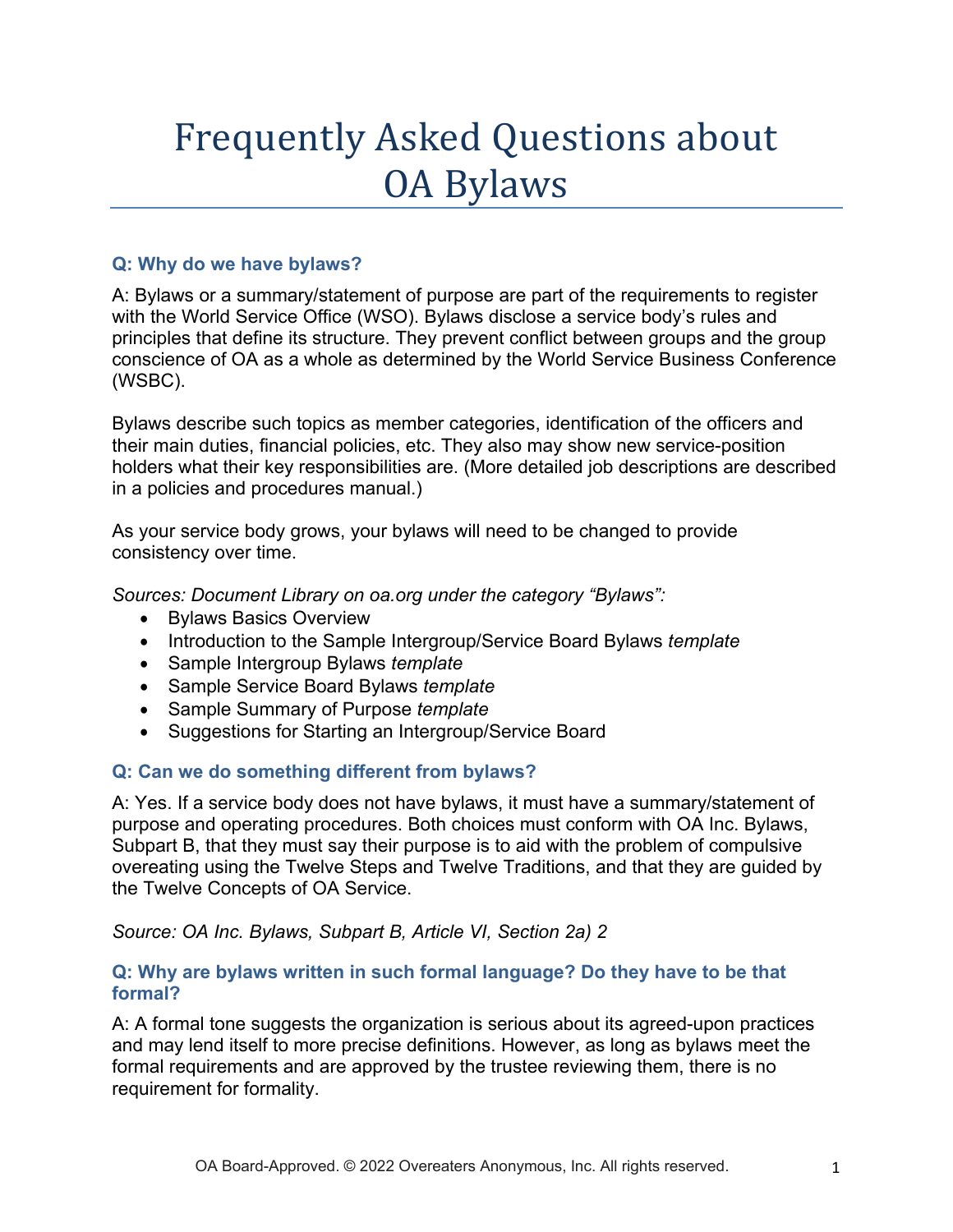#### *Source: OA member who has service experience*

### **Q: Why do we use** *Robert's Rules of Order***? Isn't just talking things out a better way?**

A: *Robert's Rules of Order*, with some additional specifications, are the basis of the Conference Standing Rules for WSBC. They are suggested, but *not required* for service bodies. *Robert's Rules of Order* provide one way to structure how meetings are conducted, and many members do not believe it is better to talk things out. Here is why:

- By using one set of "rules," members have the same understanding of the meeting process.
- Terms and language are used consistently; this allows everyone to be heard and make decisions without confusion.
- This process helps make sure that everyone has a chance to speak on a topic.
- This process also limits the number of times a person can speak on a topic.
- Concept Twelve reads: "All important decisions shall be reached by discussion, vote and, whenever possible, by substantial unanimity." Using *Robert's Rules of Order* is one way to facilitate this.

#### *Source: experienced OA members*

#### **Q: What do we do if a bylaw no longer works for us?**

A: A service body's bylaws, approved by the trustee reviewing them, always include provisions for amending them. If a bylaw no longer works, it needs to be amended according to the service body's agreed-upon policies and procedures. It is possible that such a change might be better included in a more easily amended policies and procedures manual. *(See next question, below, for more information on policies and procedures manuals.)*

Once the amendment process has been accomplished, the service body's updated bylaws are to be forwarded to the WSO, which then arranges for region trustee review and approval.

*Source: Document Library on oa.org under the category "Bylaws":* Bylaws and Policies and Procedures for Service Bodies

#### **Q: Which guiding documents are the easiest or hardest to challenge?**

A: Bylaws are more difficult to amend than a policies and procedures manual, as bylaws usually require a larger majority for approval.

Policies and procedures manuals explain the "how" to implement the "what" that was identified in the bylaws. Any policies and procedures that are likely to change for practical reasons probably belong in the policies and procedures manual. Policy and procedure changes do not need to be reviewed by trustees as bylaws do.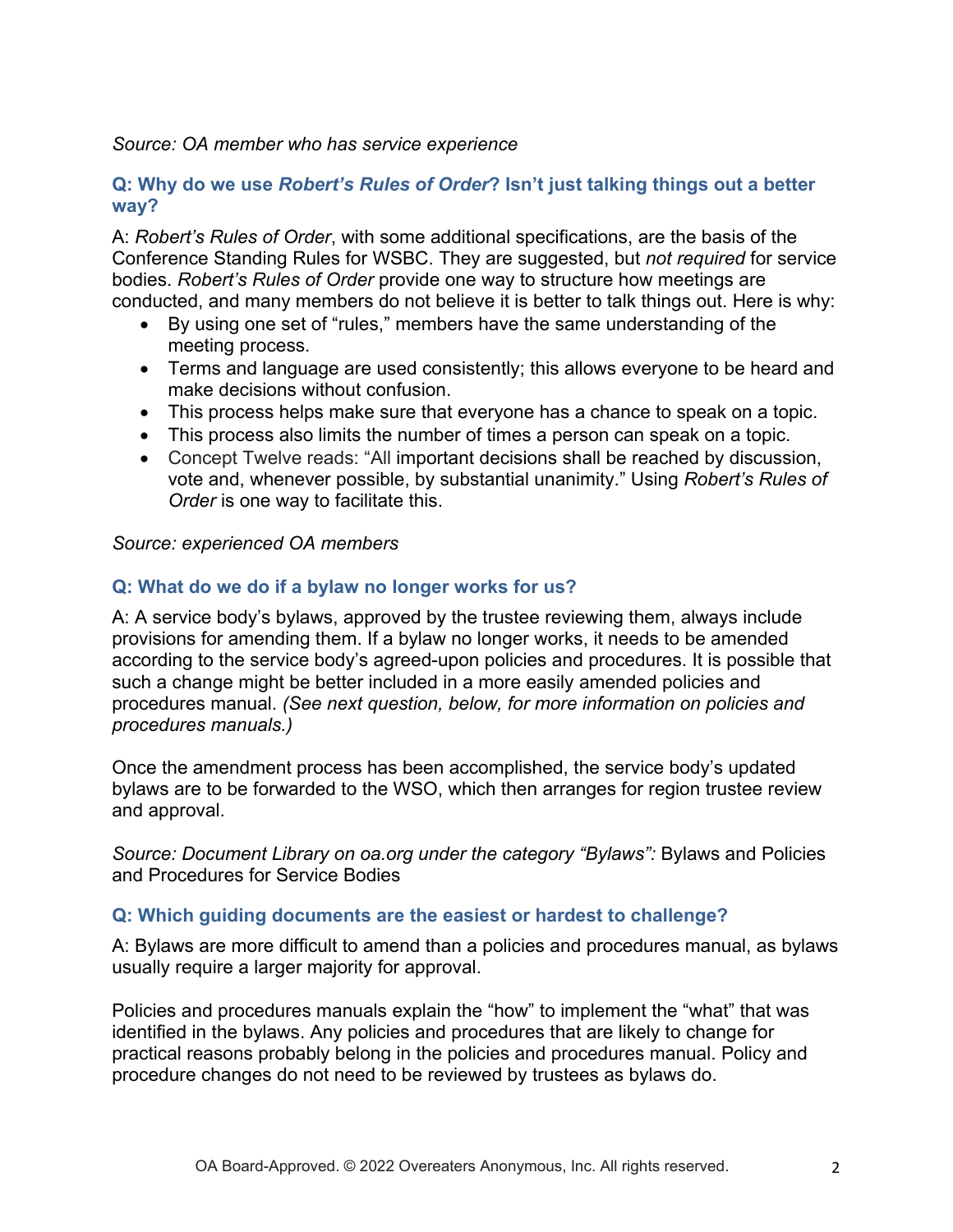*Source: Document Library on oa.org, under the category "Bylaws":* Bylaws and Policies and Procedures for Service Bodies

# **Q: What is the responsibility of service bodies when OA Inc. Bylaws, Subpart B are amended through the voting process by delegates at WSBC?**

A: The service body's responsibility is to examine their own bylaws to make sure there is nothing in them that conflicts with the newly revised OA Inc. Bylaws, Subpart B. Often, the changes involve *adding* some criteria to the service body's bylaws. If there is no conflict, adding is all the service body needs to do. If, however, the service body identifies a conflict, they must:

- Amend their bylaws.
- Send the updated version to the WSO to arrange for review by their region trustee.

*Sources: Document Library on oa.org, under the category "Bylaws":* Bylaws and Policies and Procedures for Service Bodies*, and OA Inc. Bylaws, Subpart B, Article VI, Section 2b and 2c* 

# **Q: How often do we have to change our bylaws?**

A: It is recommended that the bylaws be reviewed annually to ensure any necessary changes made at the WSBC are included. In addition, the review will make sure that changing local needs are reflected in the document.

If bylaws need to be amended more frequently than once a year, this may be an indication that certain provisions are better moved into a more easily amended policies and procedures manual. Policies and procedures explain how bylaws are to be implemented or practiced. For example, bylaws would state that the service body meets at regular intervals, while the policies and procedures manual might specify a date (e.g., third Saturday of each month), time, and location that can be changed as needed. Unlike bylaws, a policies and procedures manual does not need to be submitted to the WSO and the region trustee.

Updated bylaws do need to be submitted to WSO for review by the region trustee.

*Source: Document Library on oa.org under the category "Bylaws":* Bylaws and Policies and Procedures for Service Bodies

### **Q: What are the five conditions for the recognition of a group as an Overeaters Anonymous group?**

A: The following are the five conditions:

- Practice the Twelve Steps and Twelve Traditions of Overeaters Anonymous, guided by the Twelve Concepts of OA Service.
- Welcome everyone with a desire to stop eating compulsively.
- Do not require members to do anything else to remain a member or share at a meeting.
- Have no affiliation except Overeaters Anonymous.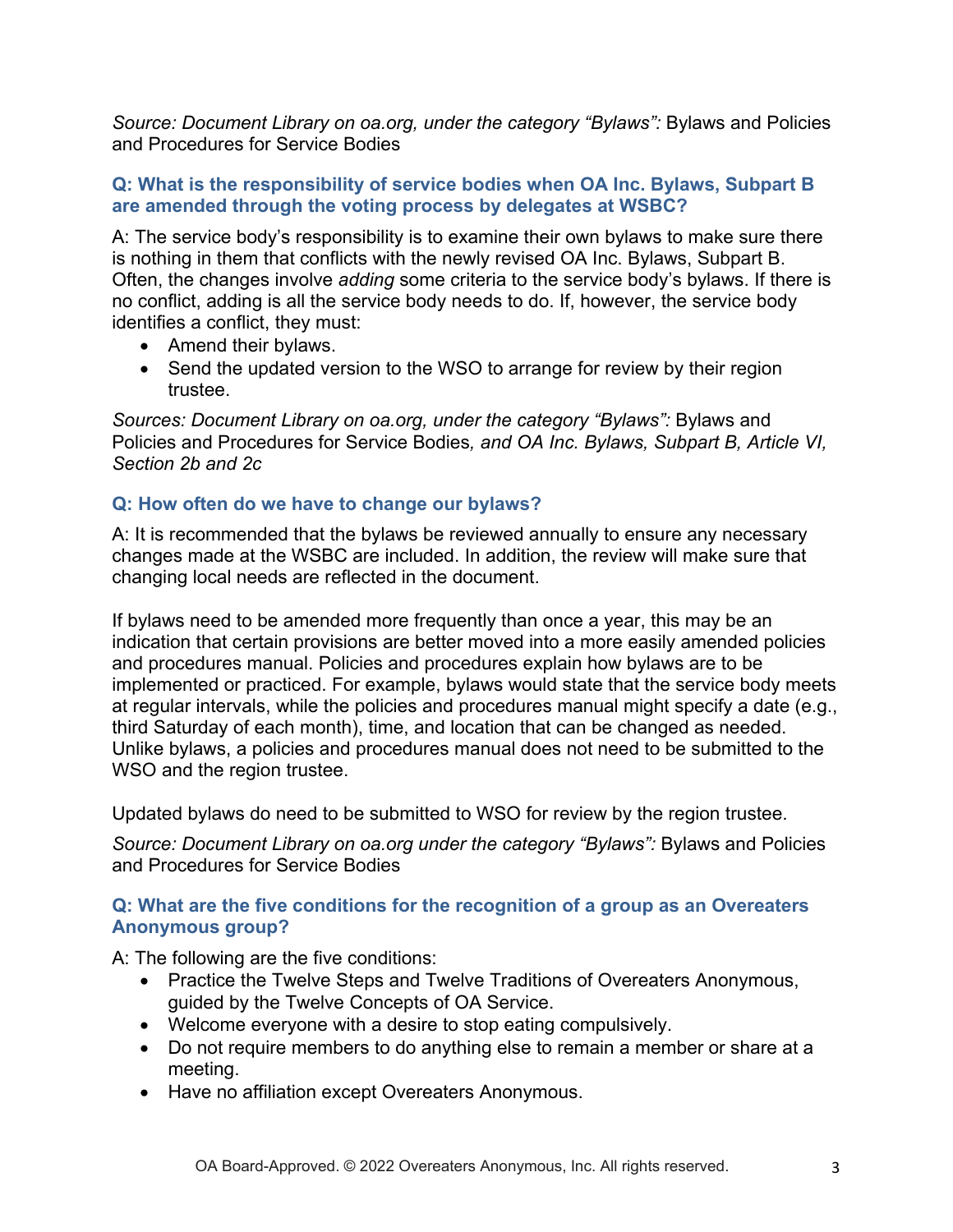• Register with the World Service Office.

*Source: OA Inc. Bylaws, Subpart B, Article V, Section 1a through 1e* 

**Q: Under what conditions can a single group function as a service body?** 

A: If it is the only group in its country, state, or province.

# *Source: OA Inc. Bylaws, Subpart B, Article VI, Section 1a through 1d*

# **Q: What are the minimum requirements for the bylaws or a summary/statement of purpose of each intergroup/service board and region?**

A: At a minimum, bylaws or a summary/statement of purpose must include:

- That the service body's primary purpose is to aid those with the problems of compulsive eating through the practice of the Twelve Steps and Twelve Traditions of Overeaters Anonymous, guided by the Twelve Concepts of OA Service, and
- That the service body should serve and represent the OA groups from which it is formed.

*(Note: Samples of intergroup and service board bylaws and a sample of a summary of purpose are available on oa.org in the Document Library under the category "Bylaws.")* 

*Source: OA Inc. Bylaws, Subpart B, Article VI, Section 2* 

# **Q: When must a service body submit a copy of their bylaws to the WSO for review by the region trustee?**

A: A service body must submit a copy of their bylaws for review:

- At the initial registration of the service body,
- Whenever bylaws and/or the summary/statement of purpose are updated or revised, and
- When the OA Inc. Bylaws, Subpart B is modified in ways that are no longer in agreement with the service body's bylaws.

*Source: OA Inc. Bylaws, Subpart B, Article VI, Section 2* 

# **Q: What is the process if a state or province wants to switch to another region that is geographically more convenient?**

A: Notice of the desired change must go to the intergroup's/service board's current region, the region the intergroup/service board would like to join, and the Board of Trustees. The board submits a motion to the WSBC to amend OA Inc. Bylaws, Subpart B, Article VI, Section 1 of the bylaws.

*Source: OA Inc. Bylaws, Subpart B, Article VI, Section 1, last paragraph*

# **Q: Are there minimum requirements in the OA Bylaws for delegates to WSBC beyond the requirements of their own service bodies?**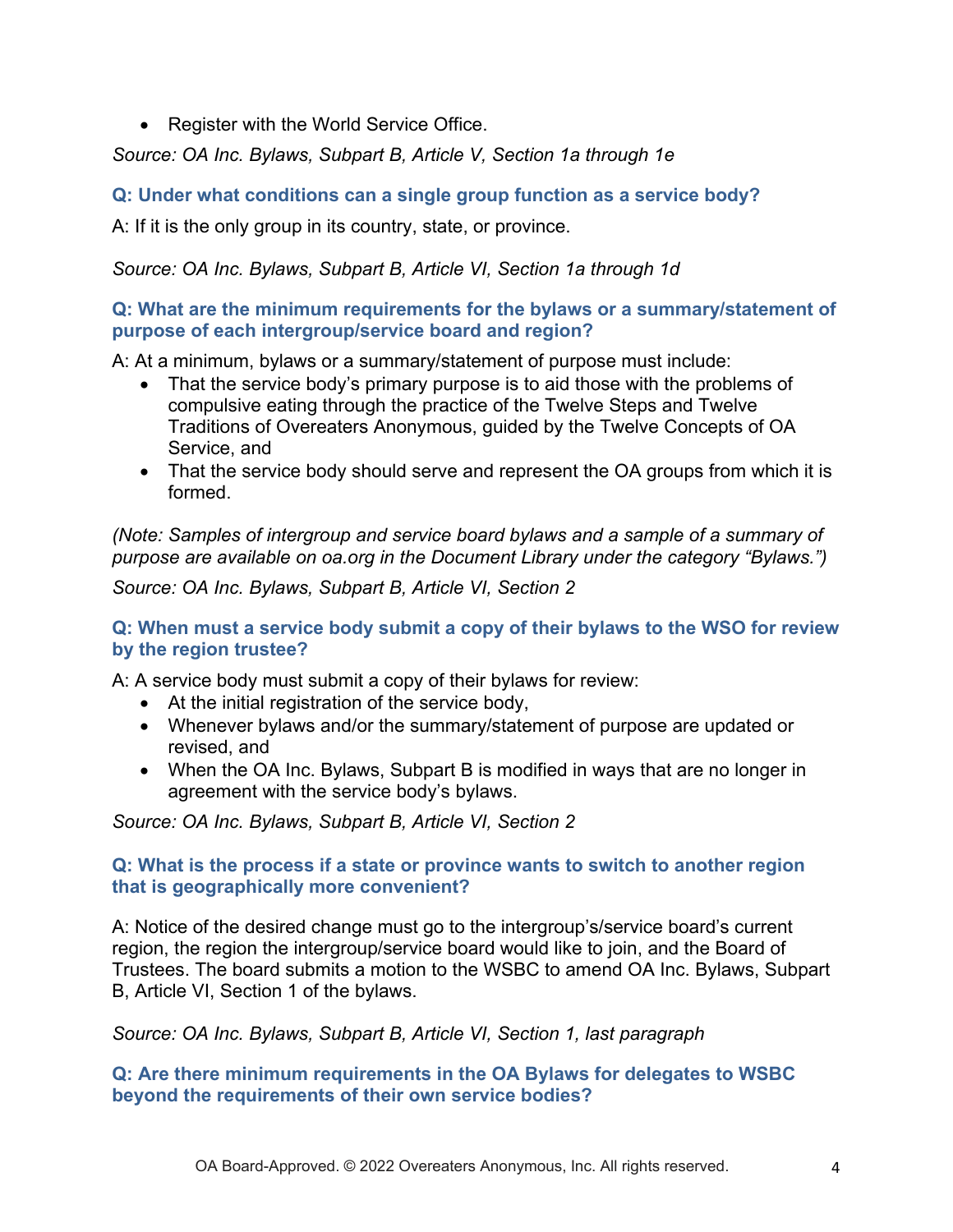A: Yes, delegates are to have at least one year of current abstinence and at least two years of service beyond the group level. Additional suggested attributes are listed in the Overeaters Anonymous, Inc. Business Conference Policy Manual, Continuing Effect Motion 1988a.

*(Note: The Business Conference Policy Manual and OA Bylaws are found in the Document Library on oa.org.)*

*Source: OA Inc. Bylaws, Subpart B, Article VIII, Section 3c) 1 and OA, Inc. Business Conference Policy Manual, Continuing Effect Motion 1988a*

# **Q: Under what circumstances may a WSBC committee be disbanded?**

A: Conference committees established by the Board of Trustees may be disbanded by the board if the committee is not working or meeting outside of WSBC for more than one year. This is done by a motion to disband the committee being placed on the agenda for the next WSBC for consideration.

# *Source: OA Inc. Bylaws, Subpart B, Article IX, Section 5*

# **Q: What are the requirements for modifying the Twelve Steps and Twelve Traditions?**

A: Amendments to Article I (Twelve Steps) and Article II (Twelve Traditions) of OA Inc. Bylaws, Subpart B may only be adopted if:

- The amendments receives a two-thirds vote of the WSBC delegates as required for other amendments,
- They are also ratified by three-fourths of the registered Overeaters Anonymous groups who respond within six months of notification, and
- At least 55 percent of the registered groups have responded.

*Source: OA Inc. Bylaws, Subpart B, Article XII, Section 1d and 1e* 

### **Q: How do 2021 bylaw amendments affect the possibility of a national or language service board in Canada or the United States?**

A: Prior to 2021, national service boards (and by implication language service boards) were permitted *only* outside Canada and the US (2020 version of OA Inc. Bylaws, Subpart B, Article VIII, Section 2). The 2021 bylaws, as amended, do not include this restriction.

*Source: OA Inc. Bylaws, Subpart B, Article VI, Section 1b and 1c* 

# **Q: What if we want to change our service body's name?**

A: A service body's name is part of their bylaws or summary/statement of purpose. Therefore, to change the name:

• The bylaws or summary/statement of purpose document needs to be amended by a group conscience that is conducted according to agreed-upon procedures.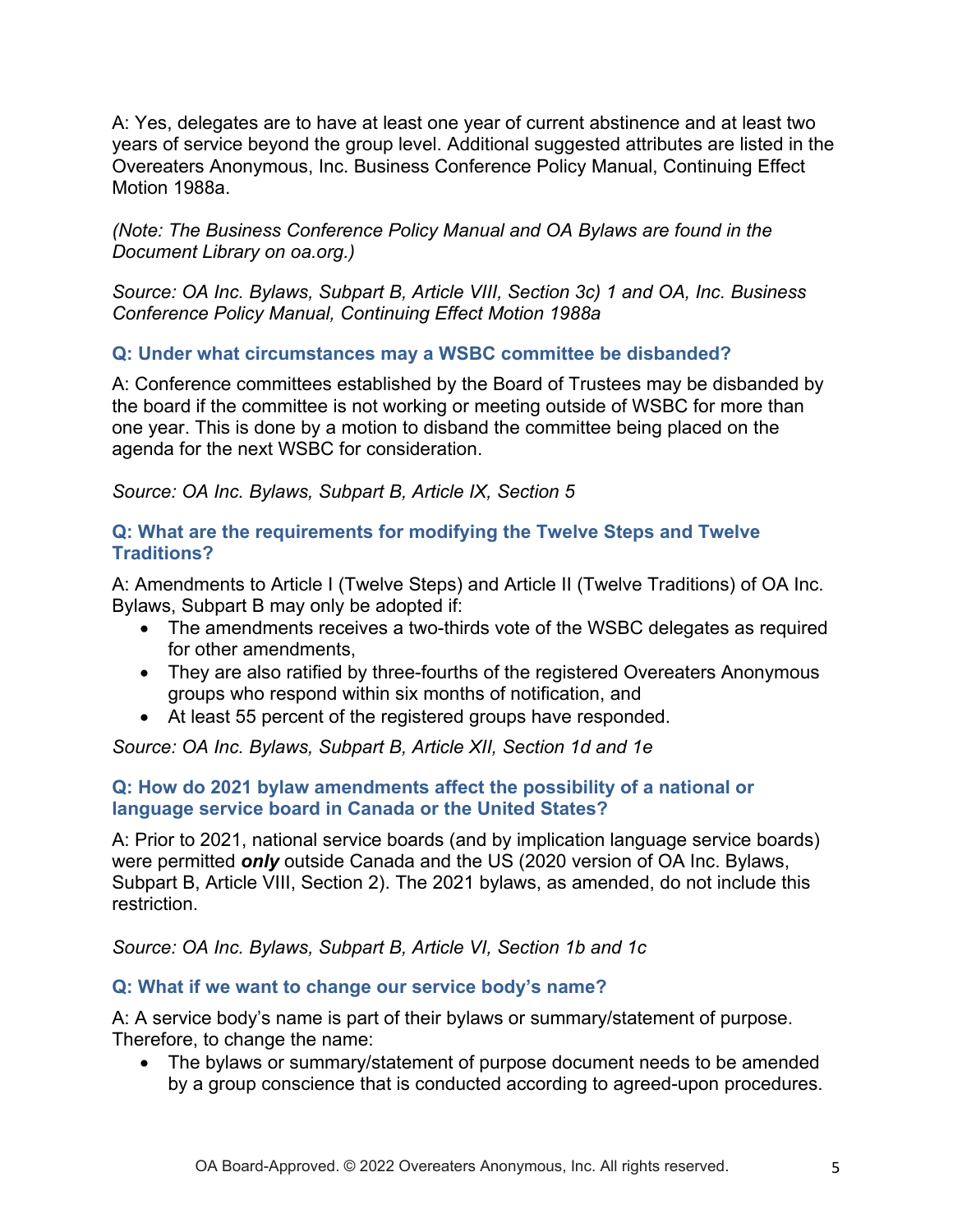• Once this is done, the amended document is sent to the WSO for review by the region trustee.

### *Source: longtime OA member with extensive service experience*

### **Q: Can we elect someone to be a WSBC delegate who does not meet the requirements that are in the OA Bylaws?**

A: Permission for any exception in qualifications for valid reasons, if deemed credible by the trustees, may be received by application to the WSO.

*Source: OA Inc. Bylaws, Subpart B, Article VIII, Section 3c) 1* 

# **Q: What are the region trustees checking when they review bylaws for service bodies?**

A: Region trustees may use the following questions to determine whether service body bylaws are in agreement with OA Inc. Bylaws, Subpart B:

- Are the registration requirements for the service body met?
- Are the Twelve Steps included or referred to?
- Are the Twelve Traditions included or referred to?
- Are the Twelve Concepts of OA Service included or referred to?
- Is the definition of a group the same as defined in OA Inc. Bylaws, Subpart B, Article V, Section 1?
- Does the article on amendments to the bylaws acknowledge that service bodies may not make amendments to the Twelve Steps, Twelve Traditions, and Twelve Concepts except as per OA Bylaws?
- Are qualifications for delegates to WSBC included, and do they meet the minimum requirements stated in OA Inc. Bylaws, Subpart B?

*Source: Document Library on oa.org under the category "Bylaws":* Introduction to the Sample Intergroup/Service Board Bylaws *template* 

### **Q: What are the errors that trustees need to correct most often when they review their service bodies' bylaws?**

A: Common errors include:

- Typos and other errors in the Steps, Traditions, and Concepts.
- Group definition is not up to date. (If the service body's bylaws simply point to the correct section of OA Inc. Bylaws, Subpart B, the service body will not have to update their bylaws if the definition of an OA group in the OA Bylaws changes.)
- Not limiting the service body's ability to change the Steps, Traditions, and Concepts.
- Placing specific dates and times in their bylaws rather than referring to a policy or standing rules.
- Defining things such as recovery or abstinence that go well beyond the OA definitions (e.g., "recovered through the Big Book of Alcoholics Anonymous.")
- Mention of a specific food plan.
- Lack of term limitations.